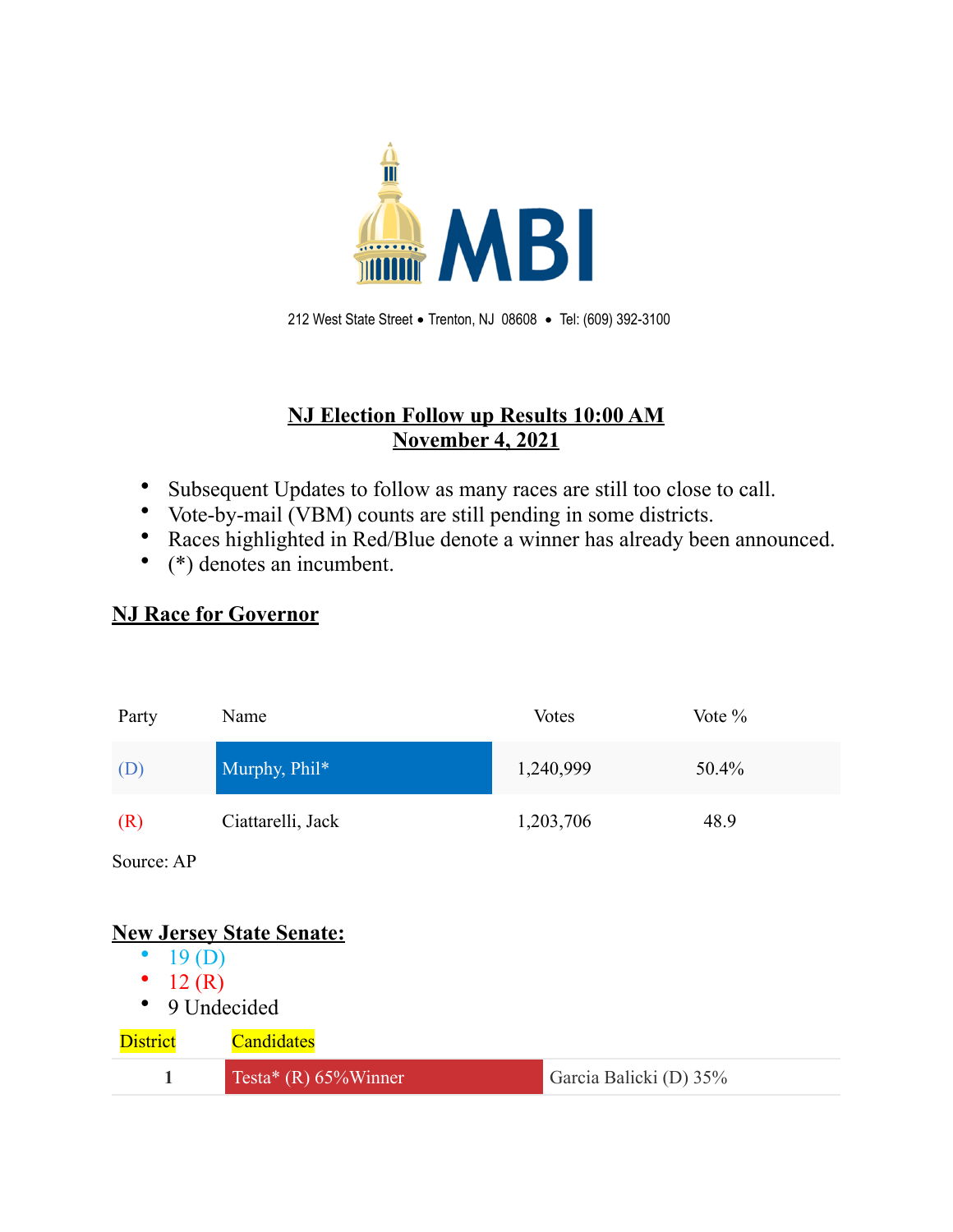| <b>District</b>         | Candidates                 |                       |
|-------------------------|----------------------------|-----------------------|
| $\overline{2}$          | Polistina (R) $52\%$       | Mazzeo (D) $48%$      |
| $\mathbf{3}$            | Durr (R) $52\%$            | Sweeney* (D) $48\%$   |
| $\overline{\mathbf{4}}$ | Madden* (D) $54\%$         | Pakradooni (R) 47%    |
| 5                       | Cruz-Perez* (D) $57\%$     | Cook $(R)$ 43%        |
| 6                       | Beach* (D) 64%Winner       | Foley (R) $36\%$      |
| $\overline{7}$          | Singleton* (D) $61\%$      | Arnold $(R)$ 39%      |
| 8                       | Stanfield $(R)$ 52%        | Addiego* (D) $48\%$   |
| $\boldsymbol{9}$        | Connors* $(R)$ 70% Winner  | Wright (D) $29\%$     |
| 10                      | Holzapfel* (R) 70%Winner   | Mammano (D) $31\%$    |
| 11                      | Gopal* (D) $51\%$          | Annetta $(R)$ 49%     |
| 12                      | Thompson* $(R)$ 66%Winner  | Altomonte (D) $34\%$  |
| 13                      | O'Scanlon* $(R)$ 62%Winner | Solomeno (D) 38%      |
| 14                      | Greenstein* (D) $54\%$     | Elias (R) $46%$       |
| 15                      | Turner* (D) 71%Winner      | Gaul (R) 29%          |
| 16                      | Zwicker (D) $52\%$         | Pappas $(R)$ 48%      |
| 17                      | Smith* (D) 68%Winner       | Abate $(R)$ 32%       |
| 18                      | Diegnan* (D) 59%Winner     | Patel $(R)$ 41%       |
| 19                      | Vitale* (D) $59\%$         | Pisar $(R)$ 41%       |
| 20                      | $Cryan*(D)$ Winner         | Uncontested           |
| 21                      | Bramnick (R) 54%           | Signorello (D) $46\%$ |
| 22                      | Scutari* (D) 61%Winner     | Michelson $(R)$ 39%   |
| 23                      | Doherty* $(R)$ 62%Winner   | King (D) $38\%$       |
| 24                      | Oroho* $(R)$ 70% Winner    | Cook (D) $30\%$       |
| 25                      | Bucco* $(R)$ 59% Winner    | Grayzel (D) $41\%$    |
| 26                      | Pennacchio* (R) 61%Winner  | Clarke $(D)$ 39%      |
| 27                      | Codey* (D) $63\%$          | Kraemer (R) $37%$     |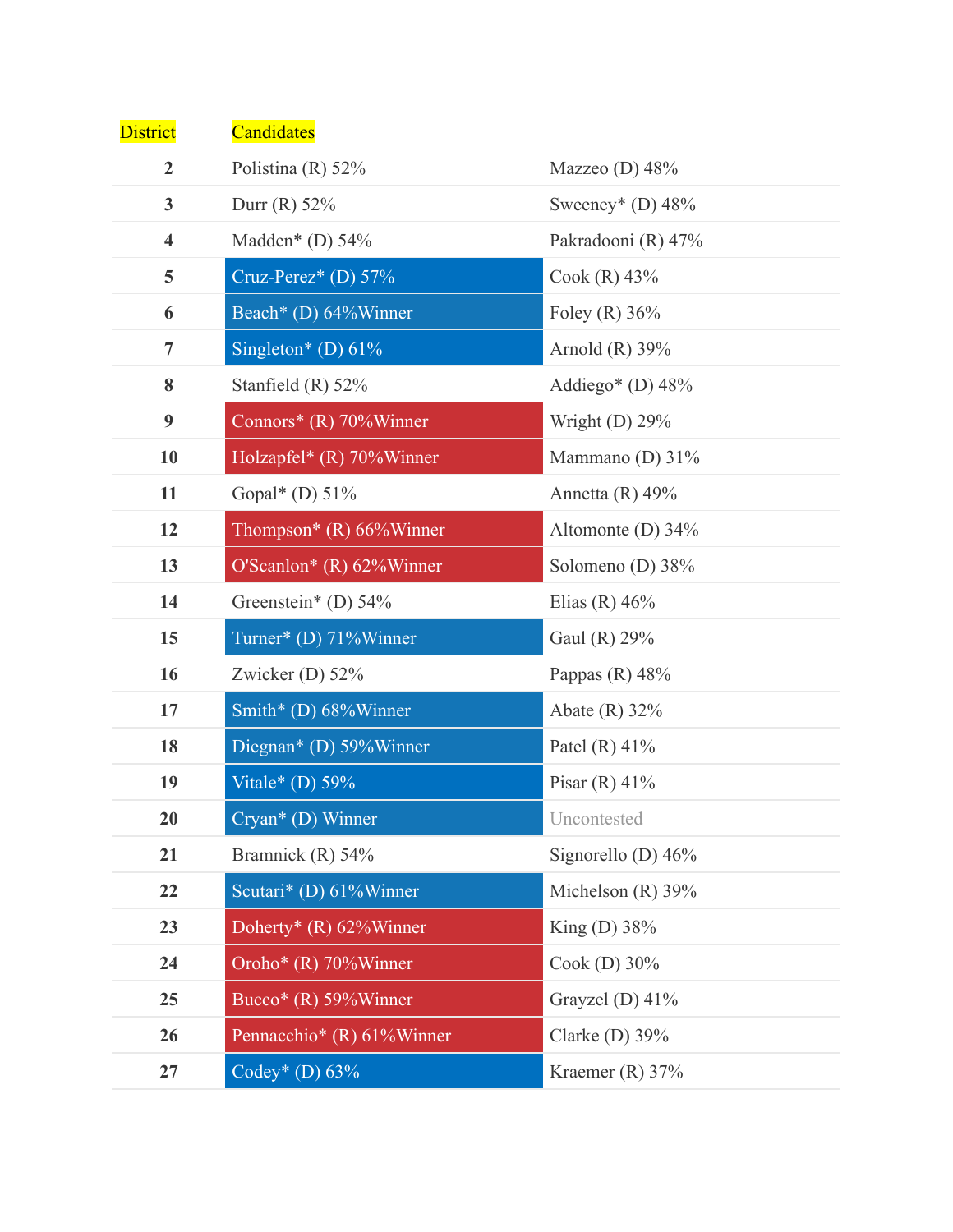| <b>District</b> | <b>Candidates</b>                 |                     |
|-----------------|-----------------------------------|---------------------|
| 28              | Rice* (D) 77%Winner               | Contella $(R)$ 23%  |
| 29              | Ruiz* (D) Winner                  | Uncontested         |
| 30              | Singer* $(R)$ 72% Winner          | Stinger (D) $29\%$  |
| 31              | Cunningham* (D) $75\%$ Winner     | Schulman $(R)$ 26%  |
| 32              | Sacco <sup>*</sup> (D) 71% Winner | Barbadillo (R) 29%  |
| 33              | $Stack*$ (D) 85% Winner           | Khan $(R)$ 15%      |
| 34              | $Gill^*(D) 78\%$ Winner           | Pollack $(R)$ . 22% |
| 35              | Pou* (D) $68\%$ Winner            | Pengitore $(R)$ 32% |
| 36              | Sarlo* (D) $56%$                  | Auriemma $(R)$ 44%  |
| 37              | Johnson (D) 67% Winner            | Koontz $(R)$ 32%    |
| 38              | Lagana* (D) $52\%$                | Garcia (R) $48%$    |
| 39              | Schepisi* (R) $58\%$ Winner       | Dugan (D) $42\%$    |
| 40              | Corrado* $(R)$ 62% Winner         | Sedon (D) $38%$     |

Source: AP

## **New Jersey General Assembly**

- $20(D)$
- $10(R)$
- 50 Undecided

| <b>District</b> | <b>Candidates</b>     |                                     |
|-----------------|-----------------------|-------------------------------------|
|                 | Simonsen* (R) $31.7%$ | McClellan <sup>*</sup> (R) $31.4\%$ |
|                 | Capizola (D) $18\%$   | Hankerson (D) $18\%$                |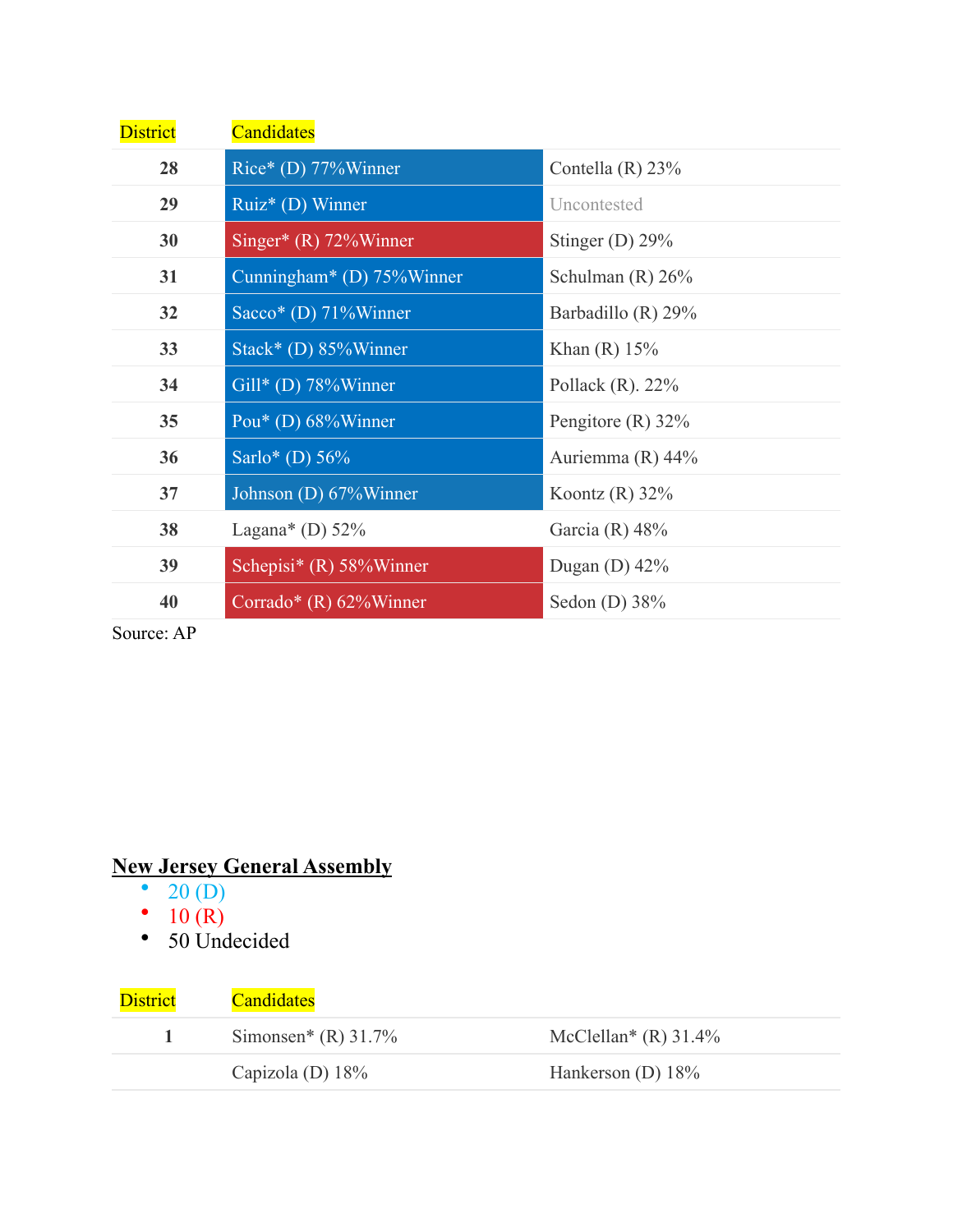| <b>District</b>         | Candidates                   |                                  |
|-------------------------|------------------------------|----------------------------------|
| $\overline{2}$          | Swift (R) 27.0%              | Guardian $(R)$ 26.8%             |
|                         | Armato* (D) $23.5%$          | Fitzpatrick (D) $22.6\%$         |
| 3 <sup>1</sup>          | Sawyer $(R)$ 26.2%           | McCarthy Patrick $(R)$ 26.1%     |
|                         | Burzichelli* (D) $24\%$      | Taliaferro* (D) $23.6$           |
| $\overline{\mathbf{4}}$ | Moriarty* (D) $26.1\%$       | Mosquera* (D) $25.4\%$           |
|                         | Kline $(R)$ 24%              | Gonzales $(R)$ 24%               |
| 5                       | Moen* (D) $28.4\%$           | Spearman* (D). $28.0\%$          |
|                         | DiMatteo $(R)$ 22%           | Sepsey $(R)$ 22%                 |
| 6                       | Greenwald* (D) $32.5\%$      |                                  |
|                         | Lampitt* (D) $31.8\%$        |                                  |
| $\overline{7}$          | Conaway* (D) $30.5\%$        | Murphy <sup>*</sup> (D) $30.1\%$ |
|                         | Dillon $(R)$ 20%             | Jesuele (R) $19.5\%$             |
| 8                       | Torrissi (R) $27%$           | Umba (R) 26%                     |
|                         | Eckel (D) $23.5%$            | Natale (D) 23.4%                 |
| $\boldsymbol{9}$        | Rumpf* $(R)$ 35.3% Winner    |                                  |
|                         | Gove* $(R)$ 34.6% Winner     |                                  |
| 10                      | McGuckin* $(R)$ 34.9% Winner |                                  |
|                         | Catalano* $(R)$ 34.6% Winner |                                  |
| 11                      | Piperno (R) $25.6\%$         | Eulner (R) $25.5\%$              |
|                         | Downey* (D) $24.1\%$         | Houghtaling* (D) $24\%$          |
| 12                      | Dancer* (R) 34.4%Winner      |                                  |
|                         | Clifton* (R) $33.6\%$ Winner |                                  |
| 13                      | Scharfenberger* $(R)$ 31.2%  | Flynn $(R)$ 30.9%                |
|                         | Friedman (D) 19%             | Howard (D) 19%                   |
| 14                      | DeAngelo* (D) $27.8\%$       | Benson* (D) 27.3%                |
|                         | Pachuta $(R)$ 22%            | Shah $(R)$ 21.6%                 |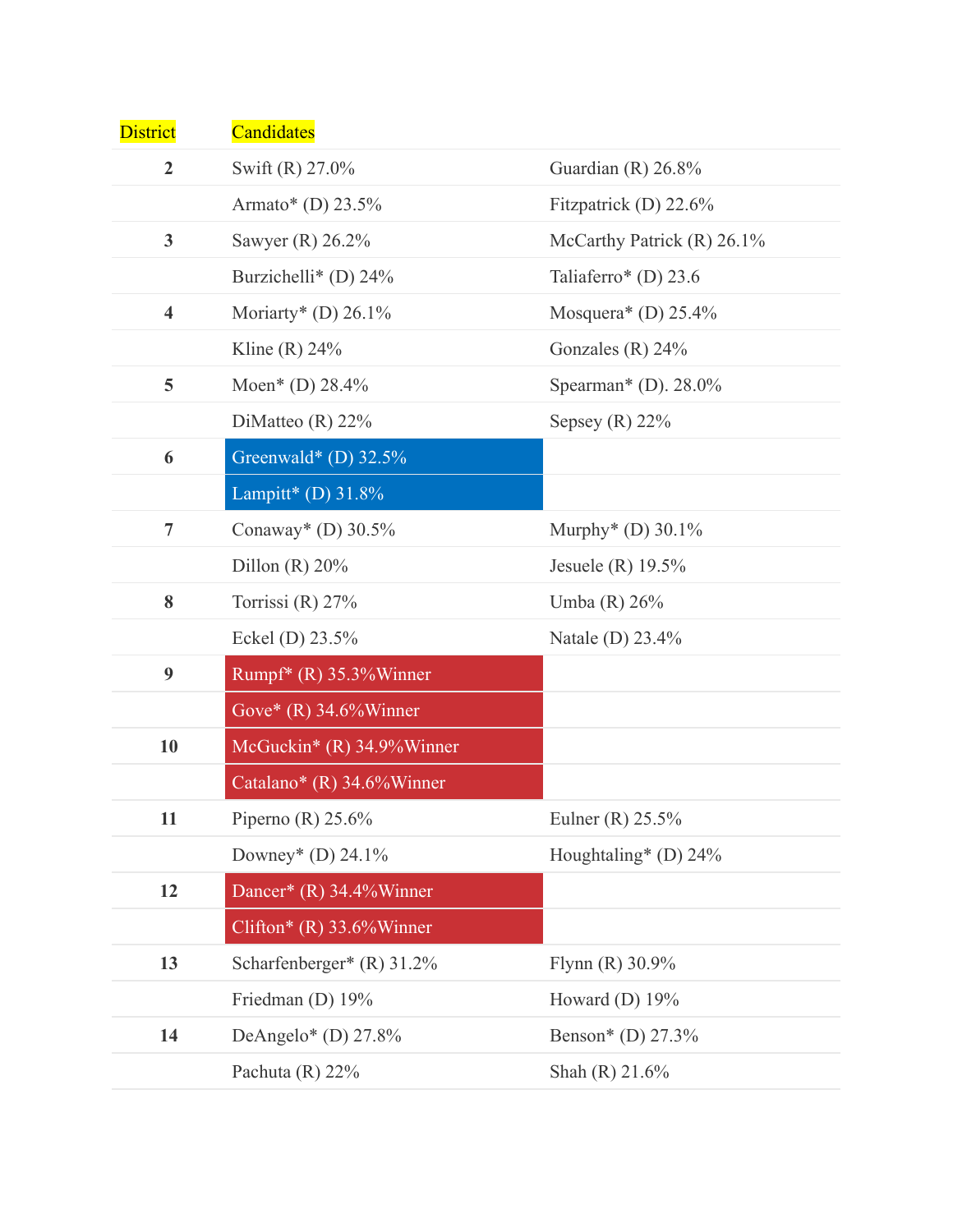| <b>District</b> | Candidates                     |                         |
|-----------------|--------------------------------|-------------------------|
| 15              | Verrelli* (D) $40.4\%$         |                         |
|                 | Reynolds-Jackson* (D) 40.1%    |                         |
| 16              | Freiman* (D) $25.9\%$          | Jaffer (D) $25%$        |
|                 | Panico (R) 24.8%               | Lukac $(R)$ 24.3        |
| 17              | Egan* (D) 33.9%                |                         |
|                 | Danielsen* (D) 33.3%           |                         |
| 18              | Karabinchak* (D) $28.4\%$      | Stanley* (D) $27.6\%$   |
|                 | McCann Mott $(R)$ 21.7%        | Fam $(R)$ 21%           |
| 19              | Coughlin* (D) $28.4\%$         | Lopez* (D) $27.9\%$     |
|                 | Gallo (R) $22\%$               | Banko (R) $22\%$        |
| 20              | Atkins (D) Winner              |                         |
|                 | Quijano* (D) Winner            |                         |
| 21              | Munoz* $(R)$ 27.3%             | Matsikoudis (R) 26.6%   |
|                 | Graner (D) $23.2\%$            | Mehrotra (D) $22.8\%$   |
| 22              | Carter* (D) $30.8\%$           | Kennedy* (D) $30.1\%$   |
|                 | Sypher $(R)$ 19.6%             | Herberg $(R)$ 19.4%     |
| 23              | DiMaio* $(R)$ 31%              | Peterson* $(R)$ 30%     |
|                 | Kaufman (D) $19.6\%$           | LaBelle (D) 19.1%       |
| 24              | Space* $(R)$ 36% Winner        |                         |
|                 | Wirths* $(R)$ 33% Winner       |                         |
| 25              | Dunn <sup>*</sup> (R) $28.9\%$ | Bergen* (R) $28.5%$     |
|                 | Barnett (D) 21.7%              | Veres (D) $21\%$        |
| 26              | Webber* (R) 30.9%              | Barranco (R) 30.2%      |
|                 | Fadden (D) 19.5%               | Brown Blaeuer (D) 19.4% |
| 27              | McKeon* (D) $30.8\%$           | Jasey* (D) $30.1\%$     |
|                 | Ryan (R) 19.8%                 | Sym (R) 19.4%           |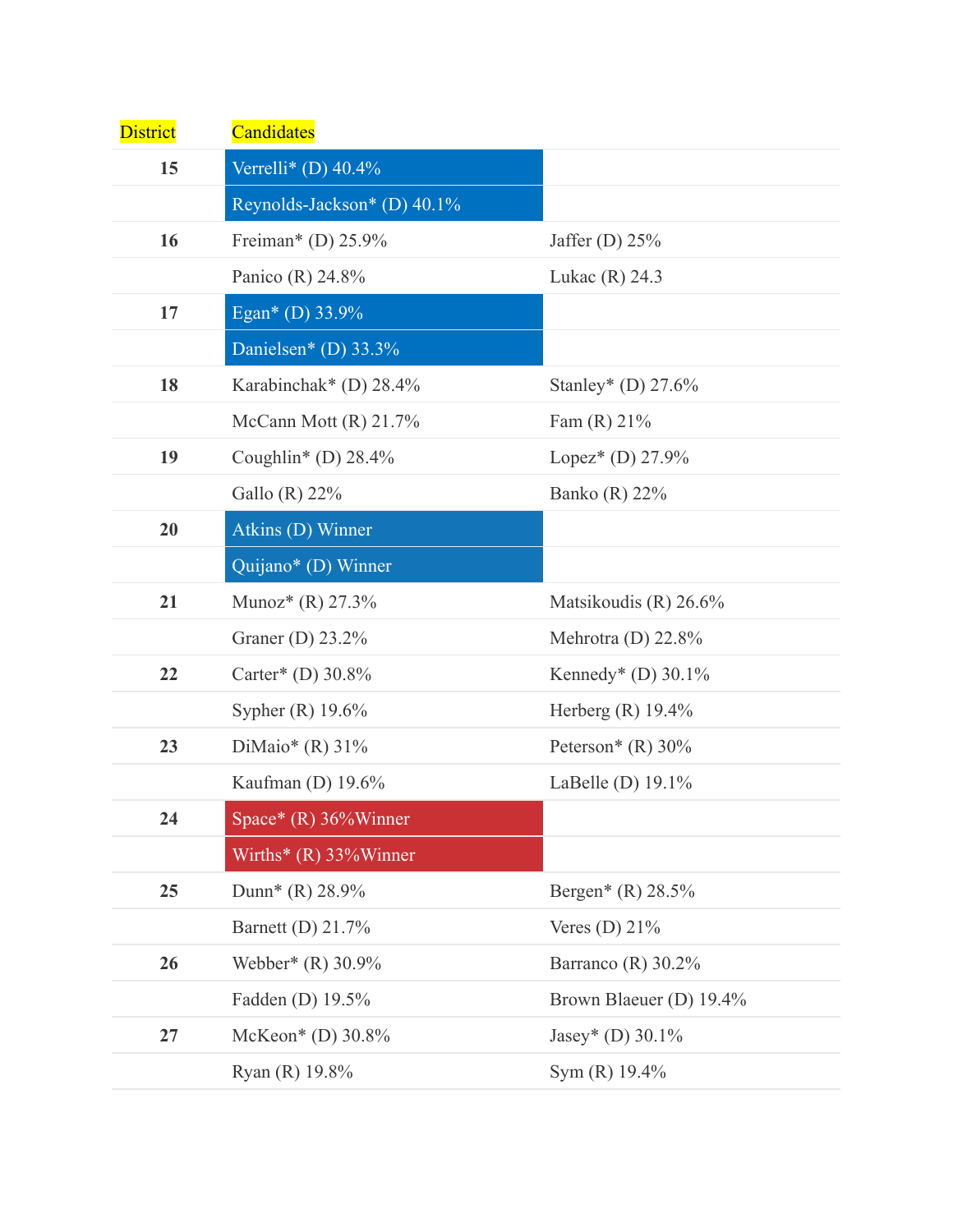| <b>District</b> | Candidates                    |                         |
|-----------------|-------------------------------|-------------------------|
| 28              | Caputo* (D) $39.0\%$ Winner   |                         |
|                 | Tucker* (D) 38.9%Winner       |                         |
| 29              | Pintor Marin* (D) 49%Winner   |                         |
|                 | Speight* (D) 48%Winner        |                         |
| 30              | Kean* $(R)$ 36.9% Winner      |                         |
|                 | Thomson* $(R)$ 35.6% Winner   |                         |
| 31              | McKnight* (D) 38%Winner       |                         |
|                 | Sampson (D) 36%Winner         |                         |
| 32              | Jimenez* (D) $35.3\%$ Winner  |                         |
|                 | Mejia* (D) $34.5\%$ Winner    |                         |
| 33              | Chaparro* (D) $40.8\%$ Winner |                         |
|                 | Mukherji* (D) 40.4%Winner     |                         |
| 34              | Giblin* (D) 38.7%Winner       |                         |
|                 | Timberlake* (D) 38.3%Winner   |                         |
| 35              | Sumter* (D) 34.1%             | Wimberly* (D) $34.1\%$  |
|                 | Yamisha (R) 16.1%             | Majagah (R) $15.8\%$    |
| 36              | Schaer* (D) 28.1%             | Calabrese* (D) $27.5%$  |
|                 | Viso $(R)$ 22%                | Auriemma $(R)$ 22%      |
| 37              | Park (D) 33.6%                | Haider (D) 32.9%        |
|                 | Durfee (R) $16.5%$            | Patrick $(R)$ 16.1%     |
| 38              | Swain* (D) 26.3%              | Tully* (D) $25.7%$      |
|                 | Mastrofilipo (R) $24\%$       | Taylor $(R)$ 23.9%      |
| 39              | Auth* $(R)$ 28.6%             | DeFuccio* (R) $28.2\%$  |
|                 | Iannuzzi (D) 21.9%            | Almeda (D) 21.1%        |
| 40              | Rooney* (R) 30.4%             | DePhillips* $(R)$ 29.9% |
|                 | McNamara (D) $20\%$           | Genevieve (D) $19.7\%$  |